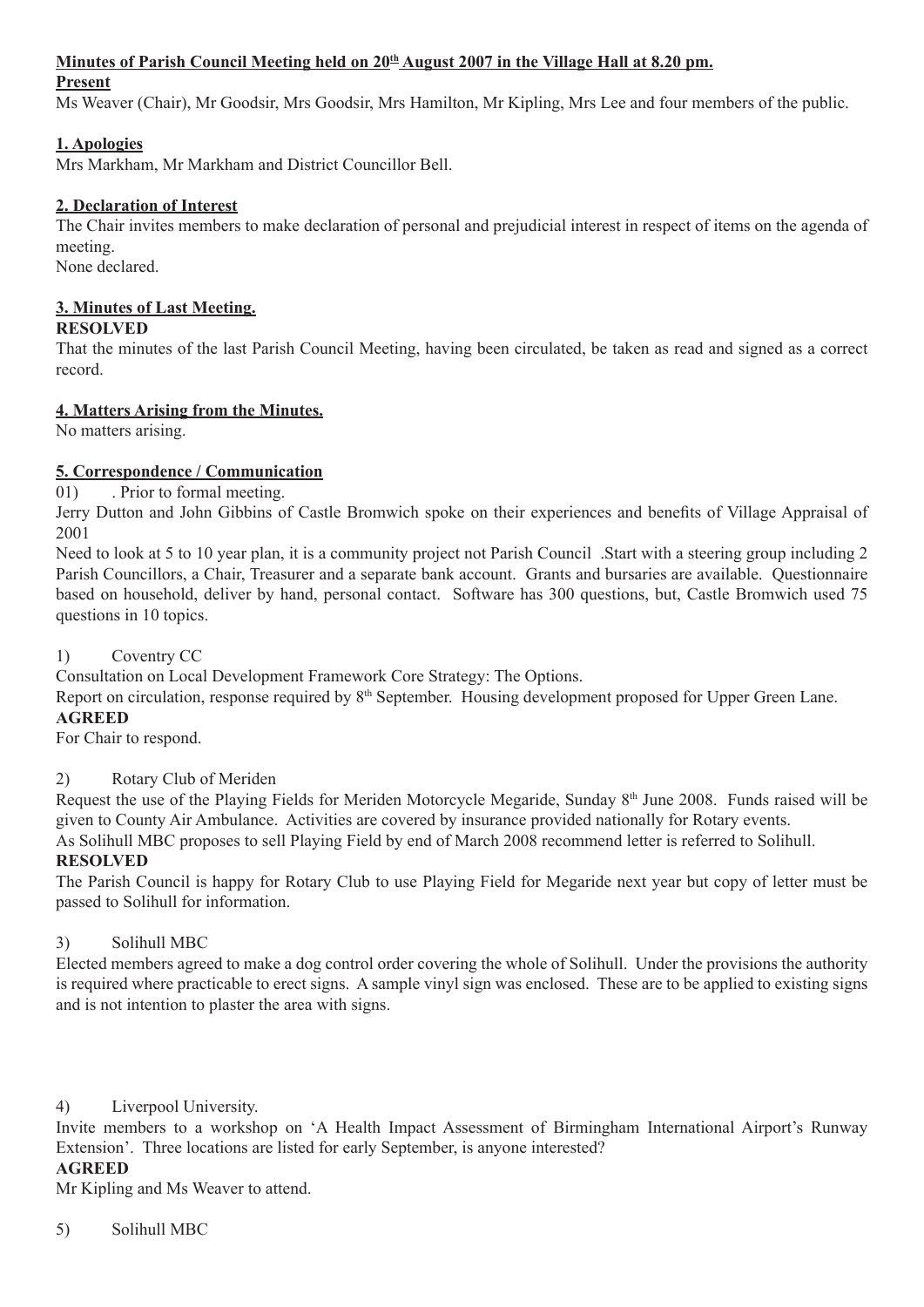Meriden has been put through to the final round of Solihull in Bloom and is invited to presentation evening at Notcutts Garden Centre 18<sup>th</sup> September.

# **AGREED**

Brian Ball is asked to attend if available.

# 6) Letter from Resident.

Complaint from resident living on school side of Fillongley Road regarding bonfires on the allotments.

Question that the allotments concerned belong to the Parish Council, a possibility as the other allotments on Leys Lane are nearer Fillongley Road and run in the same direction and Tenants do have bonfires.

### **AGREED**

To respond giving name of contact for other allotments.

7) Letter from Resident.

Copy for each Councillor of further letter regarding the state of Millison's Wood and lack of response from Solihull MBC and the standard of workmanship. Asks the Parish Council what their intentions are towards the problems. **AGREED**

To chase, discussions already held with District Councillor Bell and his promise to speak with Jim Harte of Solihull MBC and the quality and reliability of work done by Contractors.

### 8) Dressing Rooms, Playing Fields

Someone has taken bricks (approx. 1m x 1m) out of the outer wall of dressing rooms. This could create a Health and Safety problem, therefore a request has been made to a local builder for the brickwork to be reinstated as soon as possible.

### **6. Receive Reports.**

No reports.

### **7. Village Matters.**

1) Village Appraisal

Open meeting planned for 24th September with presentations by Ms Weaver and Mr Roxburgh. Mrs Hamilton to arrange for someone to prepare tea and coffee. Microphone / speakers and screen display required, Ms Weaver to follow up.

### 2) Communication Strategy.

Presentation of action proposals for website produced by Mrs Lee.

### **RESOLVED**

Mrs Lee to proceed with instruction of website at a cost of approximately £500.

### **8. Planning Matters**

1) P/A 2007/1508 - 2 Birmingham Road.

Ground floor side extension to form toilet and cloak room.

# **RATIFIED**

Leave to Neighbour Notification.

2) P/A 2007/1231 Decision - 8 Whichcote Avenue.

Full plans approval for ground floor rear extension to form a porch.

3) P/A 2007/1308 Decision - 53 Strawberry Fields.

Full plans approval for ground floor rear extension to form a conservatory.

4) P/A 2007/858 Decision - Meriden Garage, Birmingham Road.

Full plans approval for amended plans have been submitted to Solihull MBC for three storey apartment block containing 8 no. 2 bedroom apartments and 6 no. 1 bedroom apartments. This means the apartment is moved 0.4 metres to the east easing the apartment block away from the Green Belt.

5) P/A 2007/1569 - Bulls Head, Main Road.

Erection of an additional 300mm to the height of a parapet wall.

### **RATIFIED**

Leave to Neighbour Notification and Conservation Committee.